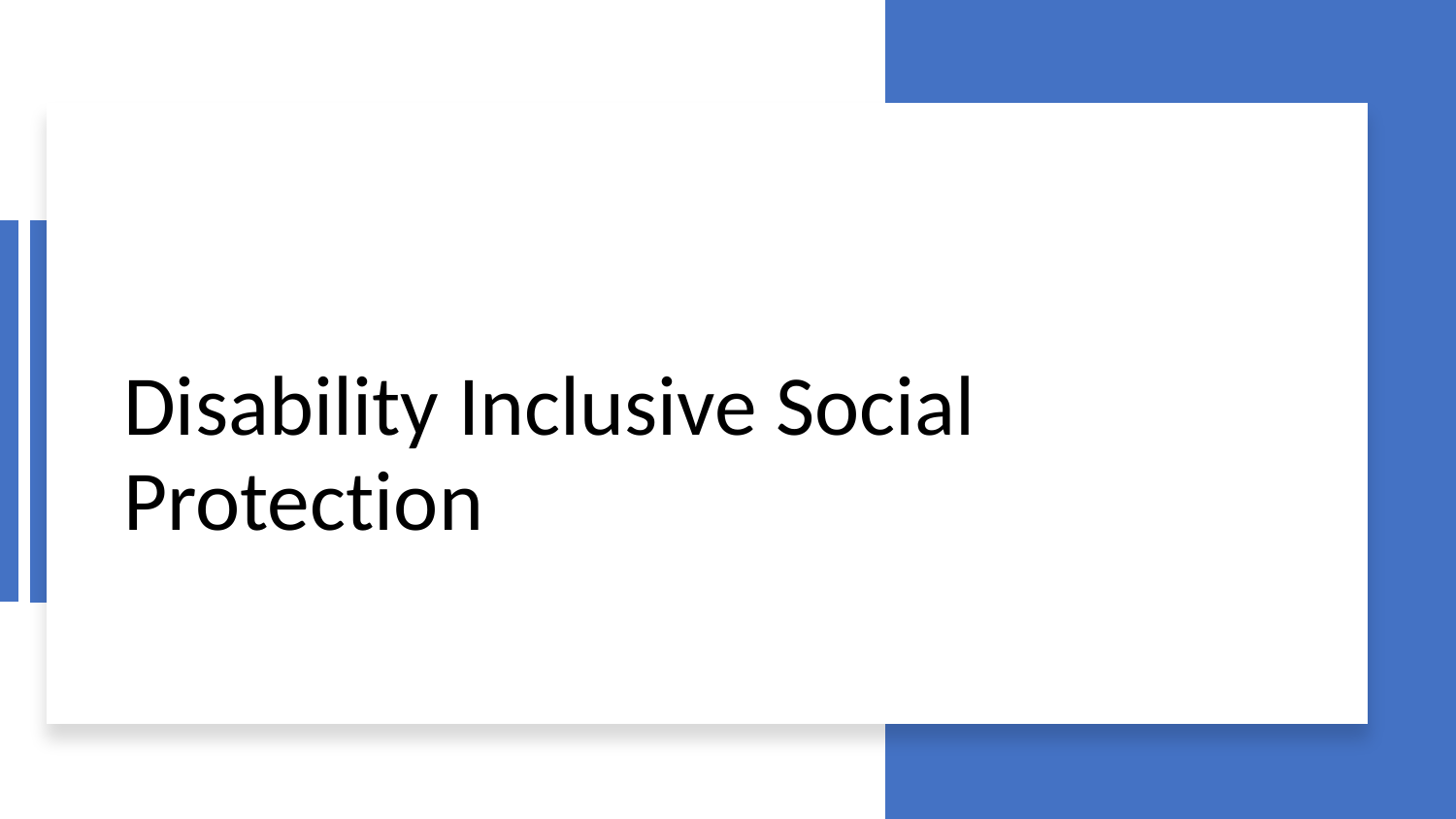## What is social protection?

Protection and support provided by Government and society

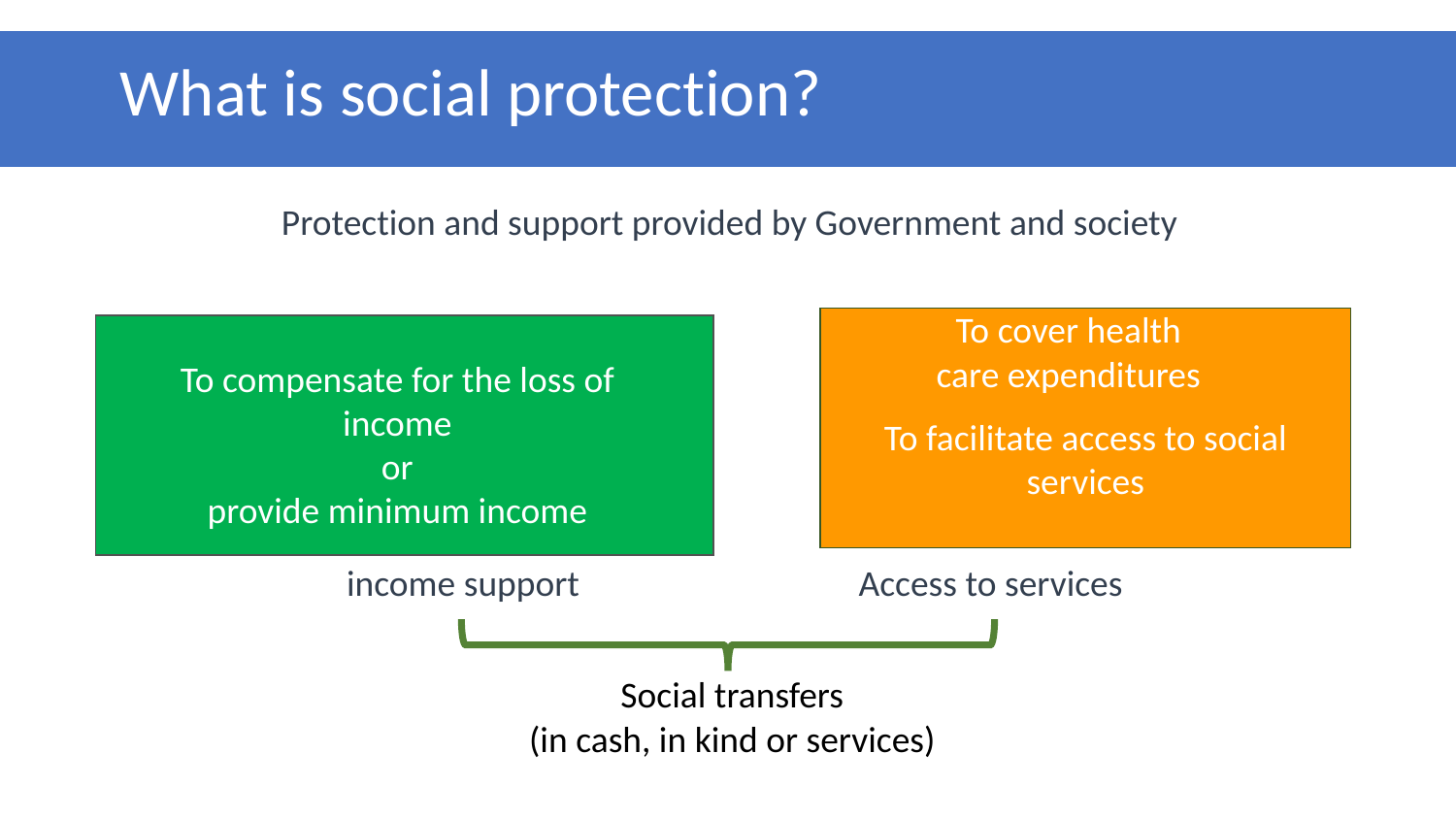## Why social protection is important



they do not have jobs or they are paid low wages



needing support at different stages in their life



women and girls with disabilities face extra problems



being poor



being treated unfairly for lots of reasons.

the extra costs of having a disability



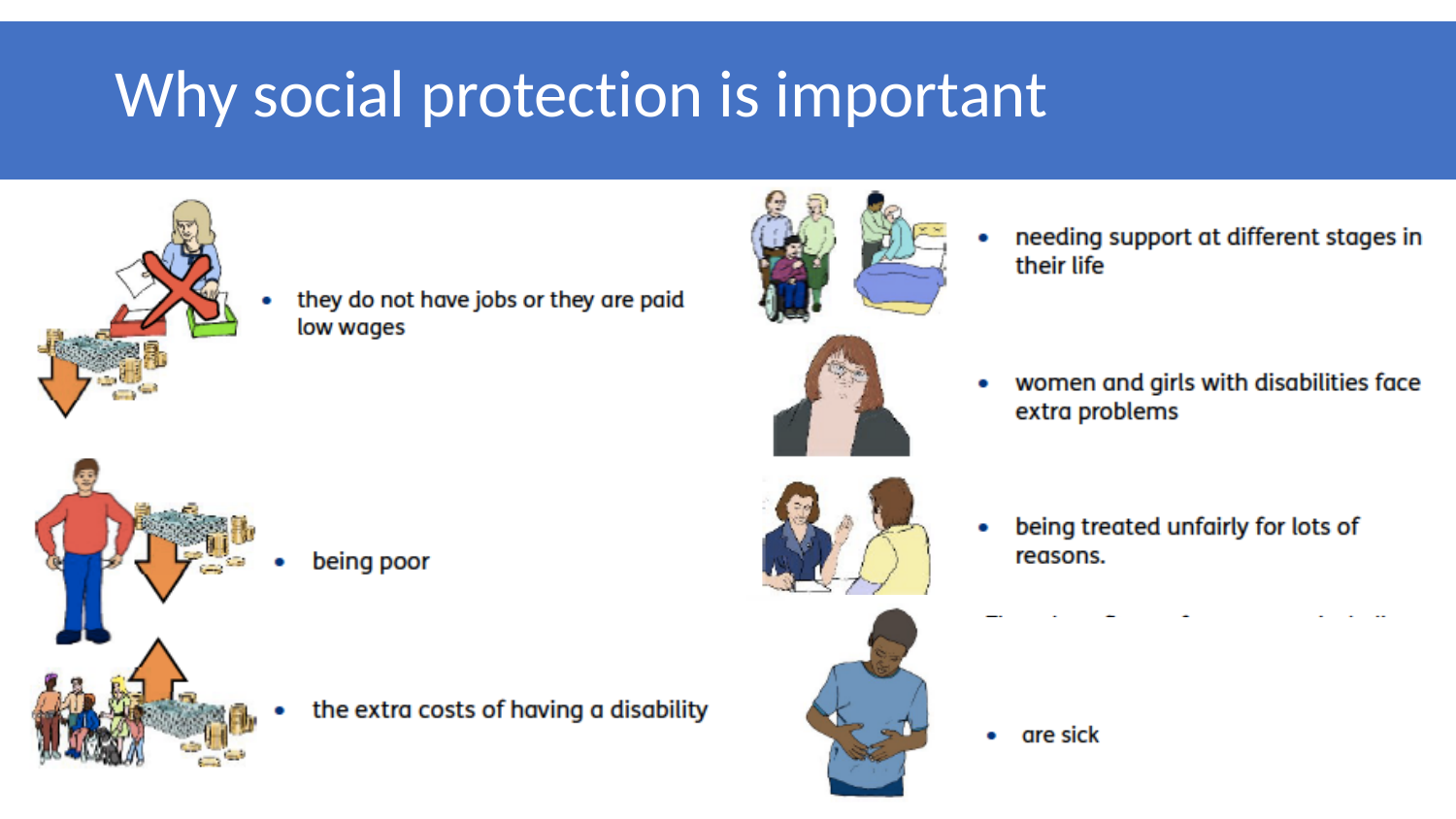What can be expected from Inclusive Social protection systems across the life cycle?

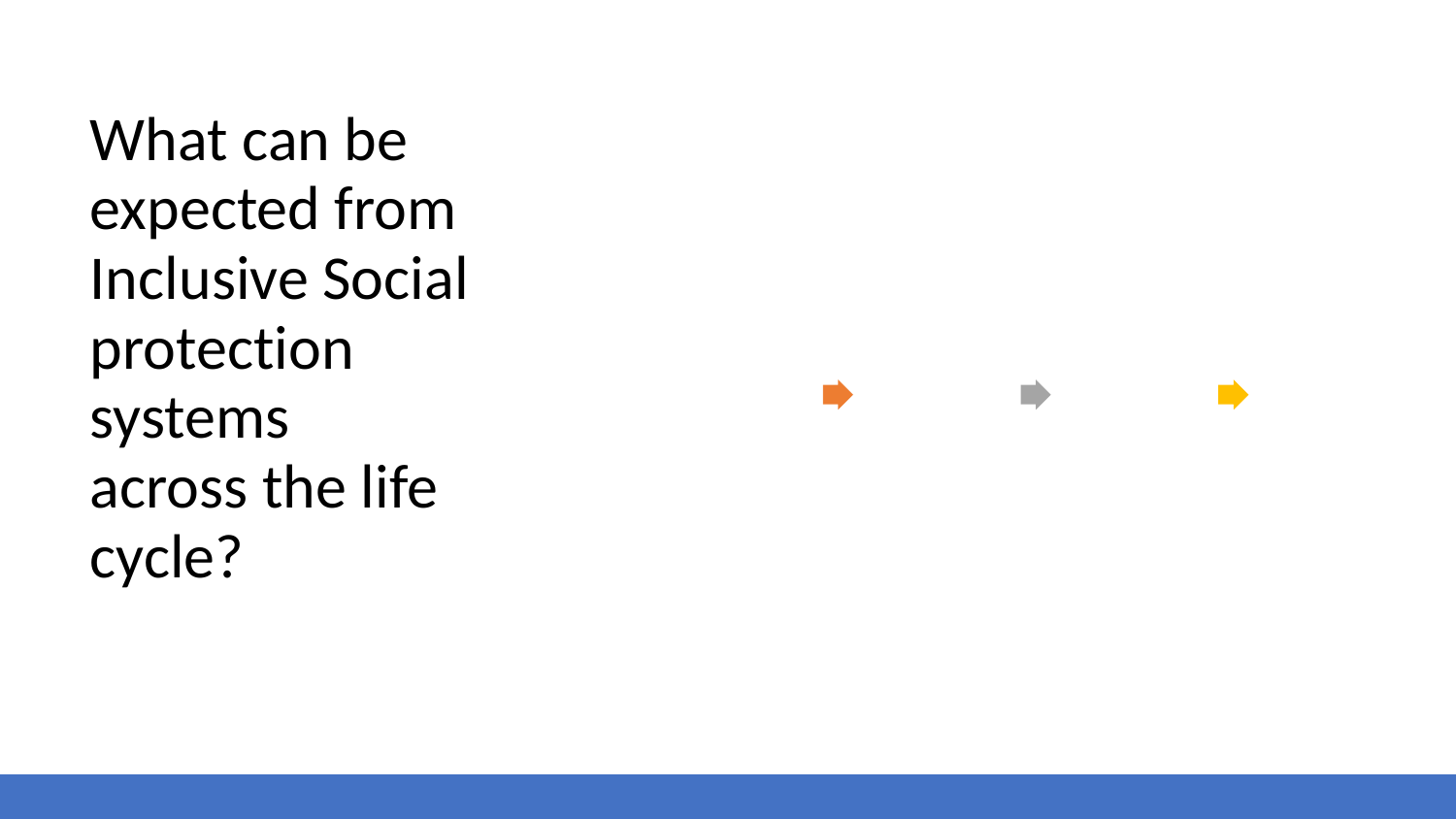### Social protection Pathways



**HOW IS IT FINANCED?** **TAX FINANCED** 

**(non contributory - Social assistance)** Social pension, Health, Poverty assistance, Basic income, Social Services, Active Labor Policies, Public Works, Subsidies, social housing…

**SOCIAL INSURANCE (contributory)**

Retirement, Health Insurance(NHIMA), accident insurance…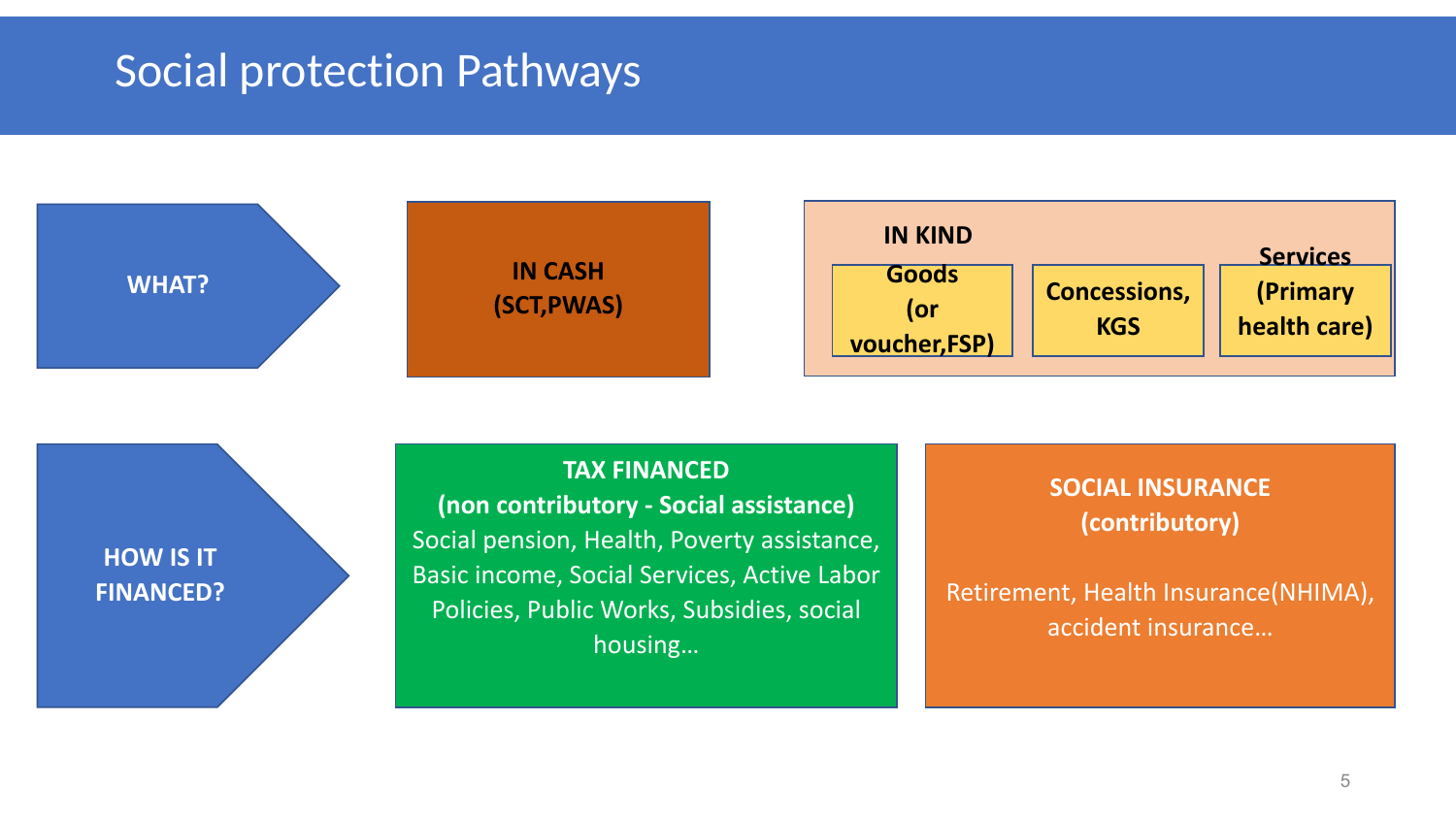## Legislation on Social Protection

- Persons with Disabilities Act No.6 of 2012
- ❑Section 36 of the Persons with Disabilities Act provides for the promotion of the right to social protection and adequate standard of living for persons with disabilities.
- ❑Section provides for the inclusive education at all levels and that the responsible Minister shall, in consultation with the Minister responsible for education come up with rules and guidelines to ensure that persons with disabilities are not excluded from the general education system on the basis of disability.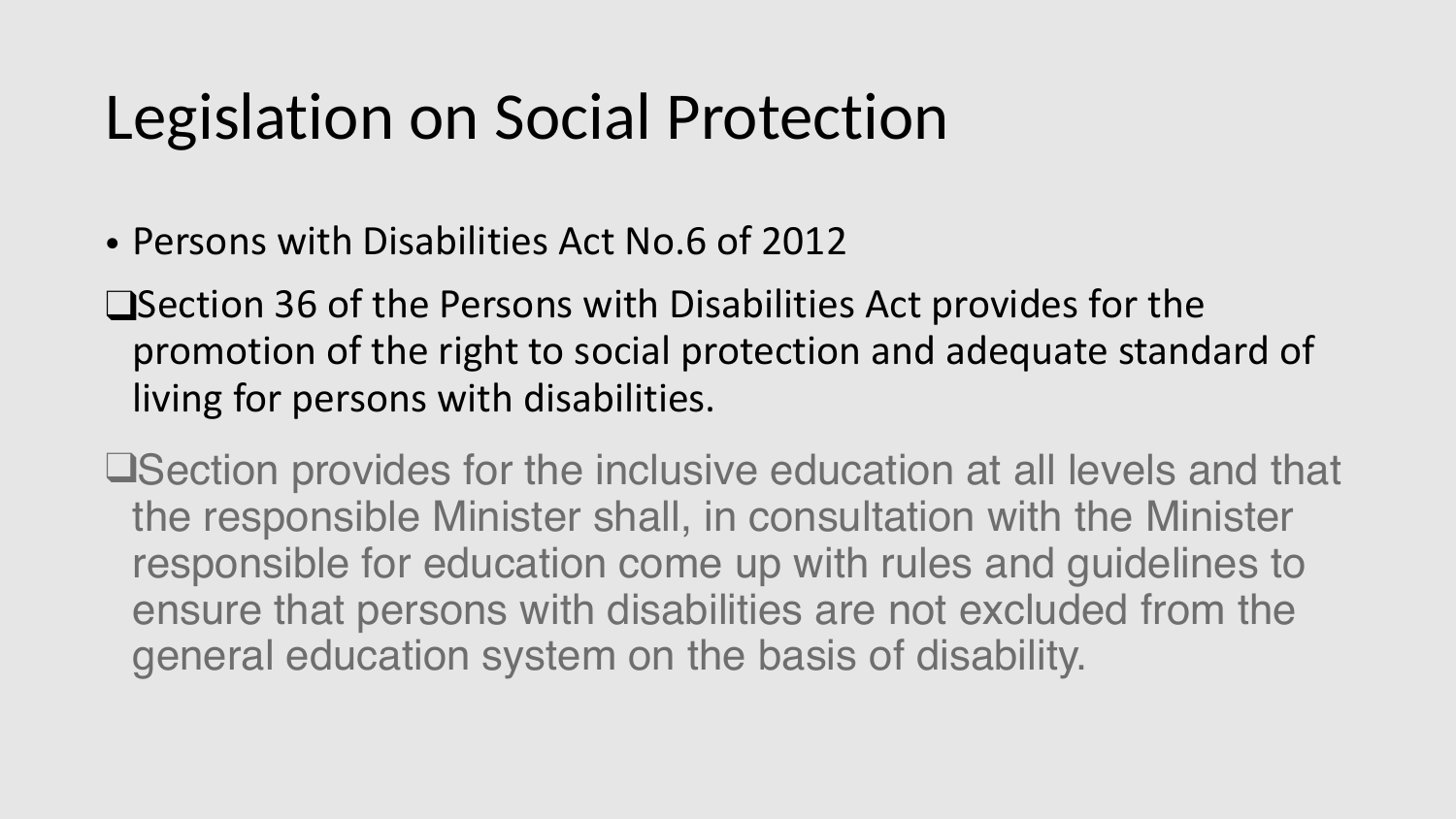## What CRPD says about Social Protection?

- Ensure *adequate standards of living on an equal basis with others* (Article 28).
- To ensure that *persons with disabilities have equal access, without discrimination, to all social protection schemes and programmes*, including
	- poverty reduction programmes,
	- pensions and public housing (Article 28),
	- health insurance (Article 25),
	- vocational training and return-to-work programmes (Article 27).
- To ensure *access to affordable and quality disability-related services and devices (article 28)* which support living independently in the community (Article 19) and that they *receive assistance to cover disability-related expenses* (Article 28).
- *To support children with disabilities and their parents* and ensure that children in any case are living in family settings (Articles 7, 16, 18 and 23).
- To ensure that appropriate measures are taken to **address the particular disadvantages faced by women and girls with disabilities** (Article 6 and 28).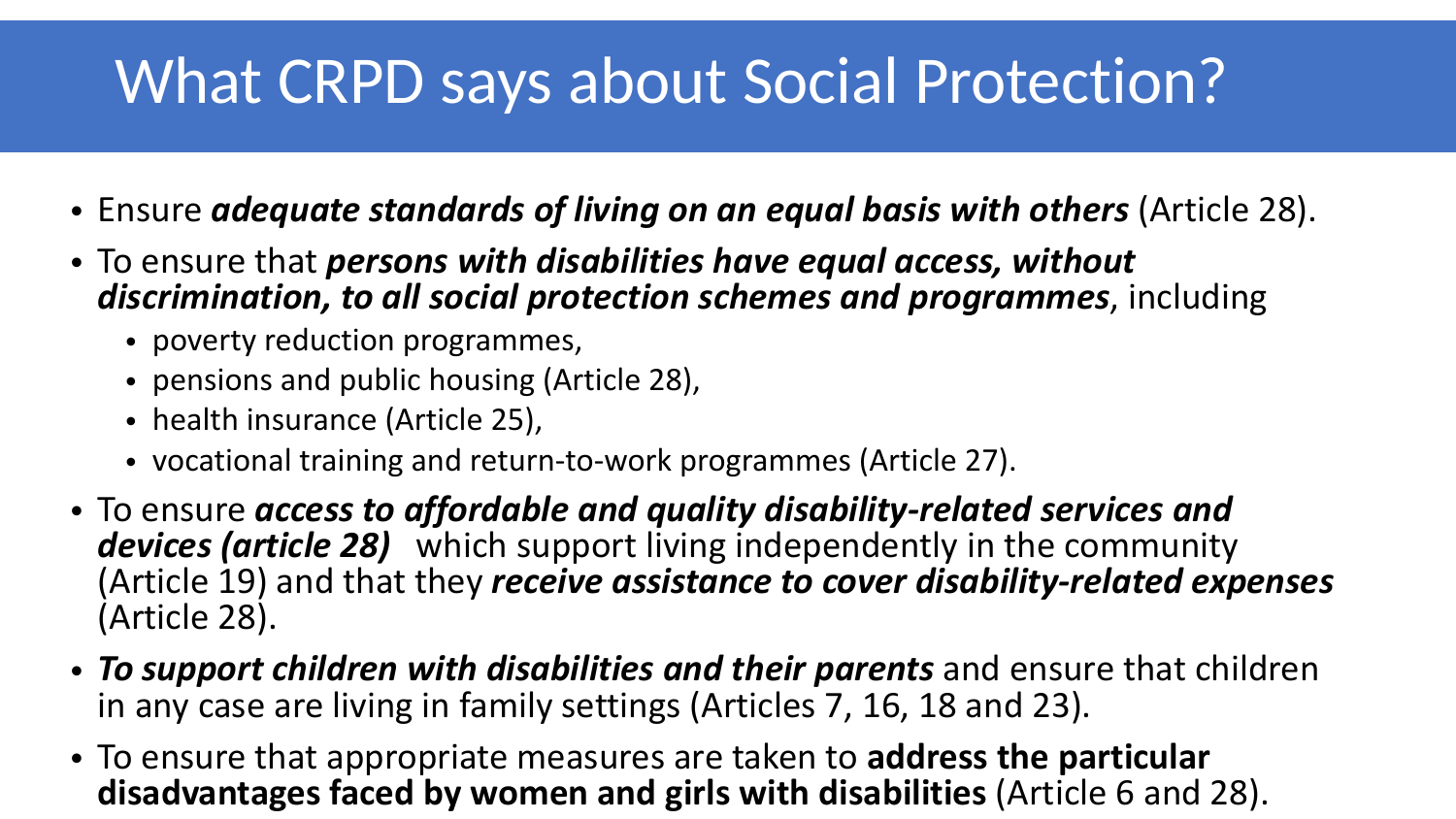### Social protection benefits: disability-related costs faced by persons with disabilities and their families

#### **DIRECT COSTS**

#### **Specific disability expenditures**

- Assistive Devices and Personal Assistance
- Rehabilitation/Habilitation/Vocational Rehabilitation
- Housing Modifications, Special vehicles
- Sign language interpretation, Braille books

#### **Extra expenditures on general items**

- Health care
- Extra transportation (e.g. taxis)
- Housing premiums (location, accessibility)

### **INDIRECT COSTS**

**Less employment opportunities** 

**Less education opportunities** 

**Lower earnings of people with disabilities**

**Loss of earning or education opportunities for family members who are care givers**

**…..**

• …